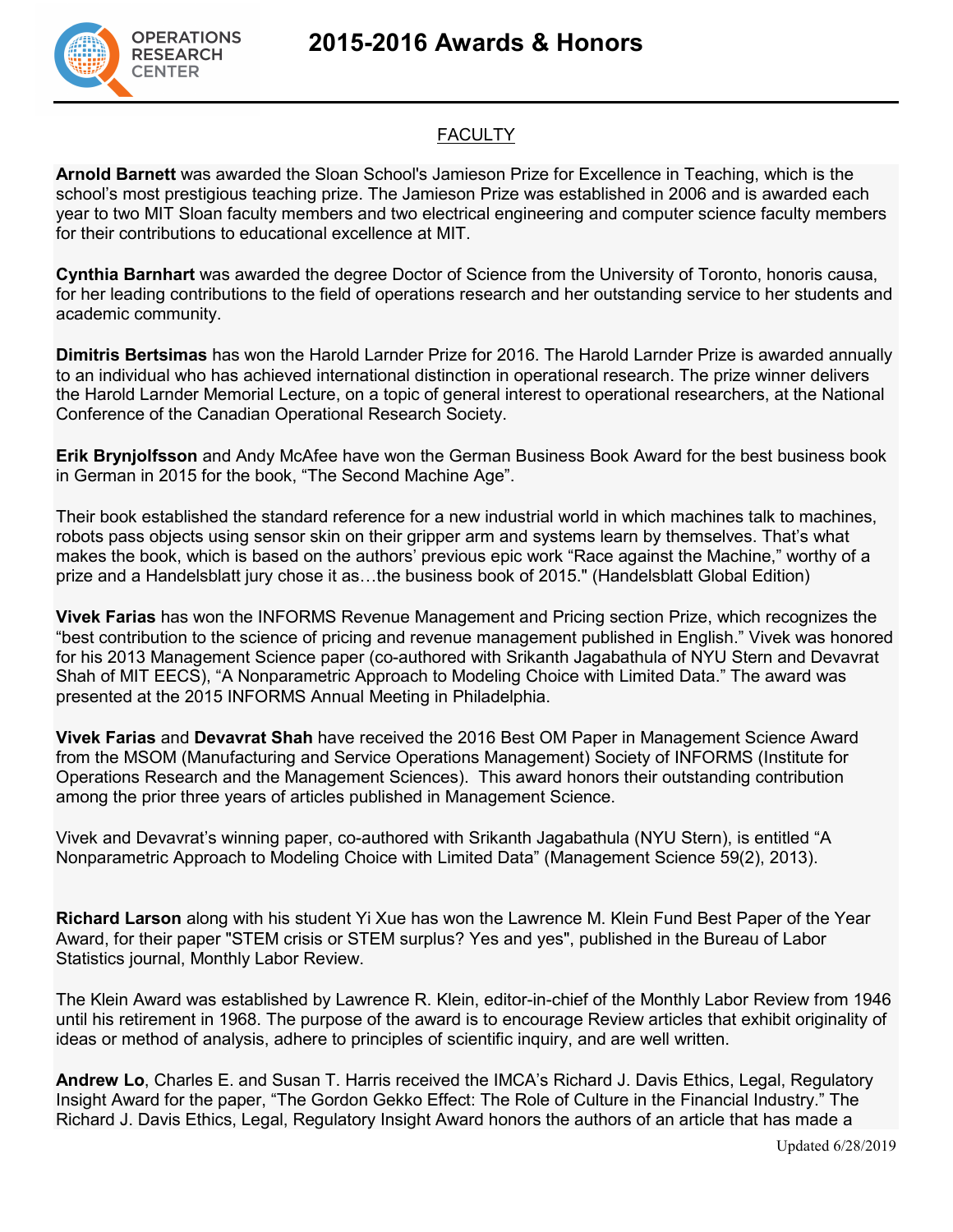# **2015-2016 Awards & Honors**



significant contribution to advancing the understanding and knowledge of investment consulting and/or private wealth management in the area of ethics, and/or the fiduciary, legal, or regulatory issues that affect these professional practices.

**Amedeo Odoni** supervised the thesis of Alexandre Jacquillat (Engineering Systems Division) which won the INFORMS 2015 George B. Dantzig Dissertation Award for his Ph.D. thesis "An Alternative Approach to Capacity Allocation at Congested Airports". At the INFORMS Meeting, Alex was also awarded (by a completely different committee) the 2015 Dissertation Award of the Transportation and Logistics Society of INFORMS.

**Carolina Osorio** was invited as a speaker to the upcoming National Academy of Engineering's (NAE) EU-US Frontiers of Engineering (EU-US FOE) symposium, to talk on the topic of "The Road to Future Urban Mobility". A total of 30 engineers from a variety of companies, universities, and government labs have been invited to participate in discussions on leading-edge research and technical work in the areas including: The Road to Future Urban Mobility; Integrated Photonics; Frontiers of Carbon Capture, Utilization, and Storage; and Smart Systems for Personalized and Connected Healthcare.

**Cynthia Rudin** advises student Tong Wang who won Second Place in the 2015 Doing Good with Good OR - Student Paper Competition for the paper they worked on together, "Finding Patterns with a Rotten Core: Data Mining for Crime Series Detection".

**Duncan Simester** has won the 2014 Paul E. Green Award from the American Marketing Association (AMA). This annual award honors the Journal of Marketing Research article published in the prior year that demonstrates the greatest potential to contribute significantly to the practice of marketing research. The winning paper, co-authored with Eric T. Anderson (of Kellogg), is entitled: "Reviews Without a Purchase: Low Ratings, Loyal Customers, and Deception."

**John Tsitsiklis** won the 2016 ACM SIGMETRICS Achievement Award in recognition of his fundamental contributions to decentralized control and consensus,approximate dynamic programming and statistical learning.

**Juan Pablo Vielma** has won First Place in the INFORMS 2015 JFIG (Junior Faculty Interest Group) Paper Competition. His winning paper, which he recently submitted for possible publication in Mathematics of Operations Research, is entitled, "Embedding Formulations and Complexity for Unions of Polyhedra."

**Juan Pablo Vielma** has won the 2015 Best Publication Award in Natural Resources from the INFORMS Section on Energy, Natural Resources, and the Environment, for "Imposing Connectivity Constraints in Forest Planning Models." This paper, co-authored with Rodolfo Carvajal (Georgia Tech and Univ. Adolfo Ibáñez, Chile), Miguel Constantino (Univ. de Lisboa, Portugal), Marcos Goycoolea (Univ. Adolfo Ibáñez, Chile), and Andres Weintraub (Univ. de Chile and Instituto Milenio Sistemas Complejos de Ingeniería, Santiago, Chile), was published in Operations Research in 2013.

**Karen Zheng** has won Second Prize in the INFORMS Behavioral Operations Management Section Best Working Paper Competition. Karen was honored for her working paper, "Transparency and Indirect Reciprocity in Social Responsibility: An Incentivized Experiment," co-authored with Tim Kraft (of the University of Virginia's Darden School of Business) and her PhD student Leon Valdes (of MIT Sloan).

### **STUDENTS**

**Wang-Chi Cheung** was a Finalist in the 2015 George Nicholson Student Paper Competition for his paper "Sampling-Based Approximation Schemes for Capacitated Stochastic Inventory Control Models".